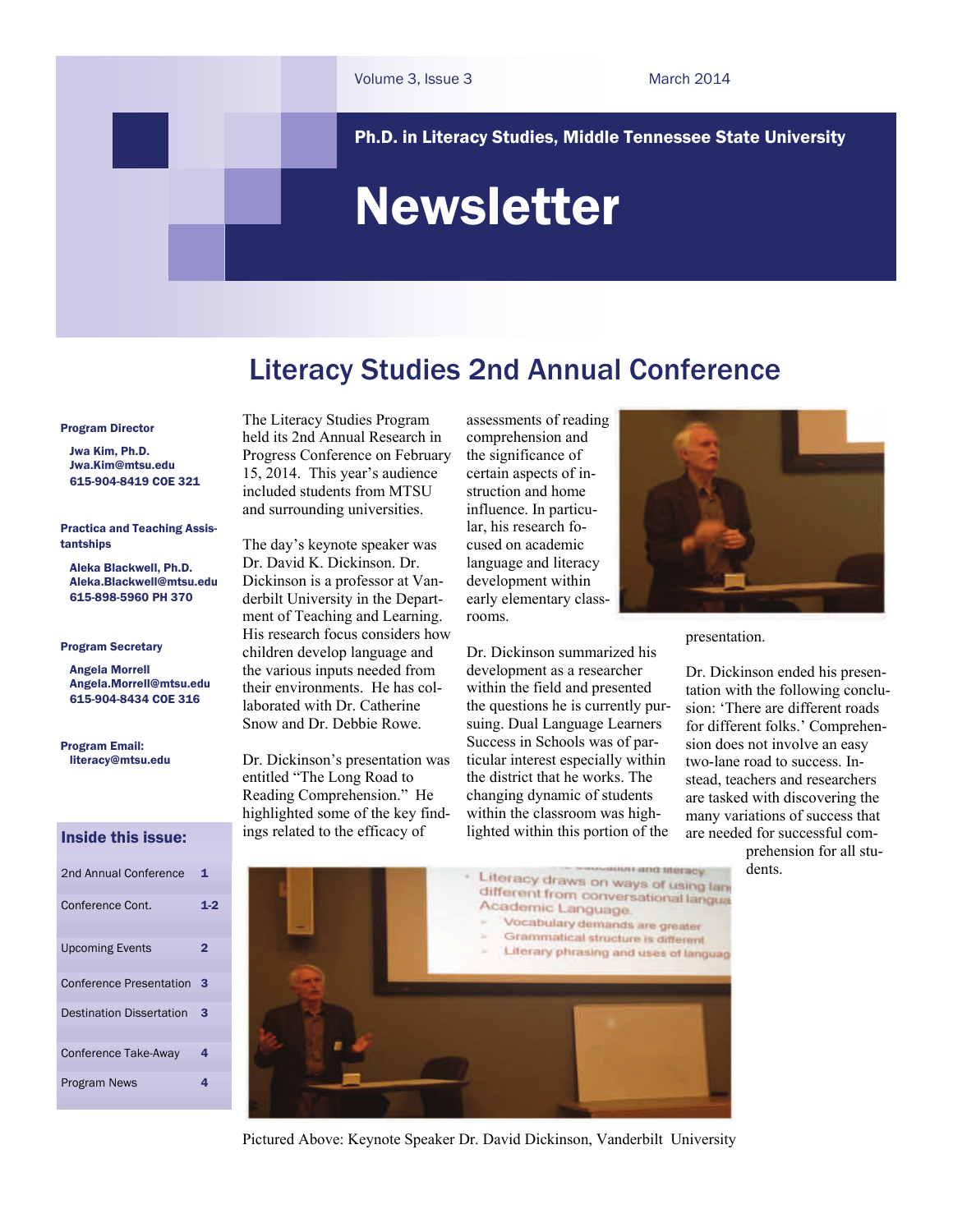### **Newsletter**

## Conference cont.

#### GOT NEWS?

- We would like to publish your news in our newsletters. Please let us know if you have published, presented or performed other newsworthy events!
- Also, if you have questions you'd like answered, please email us the questions and we'll try to provide the answers in the next newsletter.

Email: dlj3z@mtmail.mtsu.edu

### *Spring Semester Dates*

**April 7-18, 2013**  Early registration begins

**April 30, 2014**  Last day of classes

**May 10, 2014** Commencement

### *Poster Presentations*

The lobby of the education building housed the poster presentations. Many second and third year doctoral students shared findings from completed studies, and others displayed research in progress or reviews of the literature on selected topics.

Students from the Literacy Studies Ph.D. Program as well as the psychology department participated in this portion of the day's events.

### *Spoken Presentations*

The next phase of the conference was filled with small group presentations and round table discussions. Sitting in on some of the presentations was enlightening. There are so many active research studies current-



ly being done. Some students were completing the finishing touches on their research for their dissertation while others had completed small studies for class assignments.

This year also welcomed presentations from other

colleges. Tennessee State University students and faculty joined in presenting during the conference and shared some of the work they were doing in Nashville, TN.

*Summary contributed by Dori Johnson, Assistant Editor.* 





### Summer Conferences

### Upcoming Conferences

AERA Annual Meeting. April 3-7, 2014. Philadelphia, PA. www.aera.org

24th Annual Meeting for the Society for Text & Discourse to be held in Chicago, Il. August 4-6, 2014. http://ip-068-026.admin.niu.edu

The 45th Annual Conference of the Northeastern Educational Research Association, October 22-24, 2014. Marriott Hotel, Trumbull, Connecticut. Call for proposals deadline June 6. www.nera-education.org.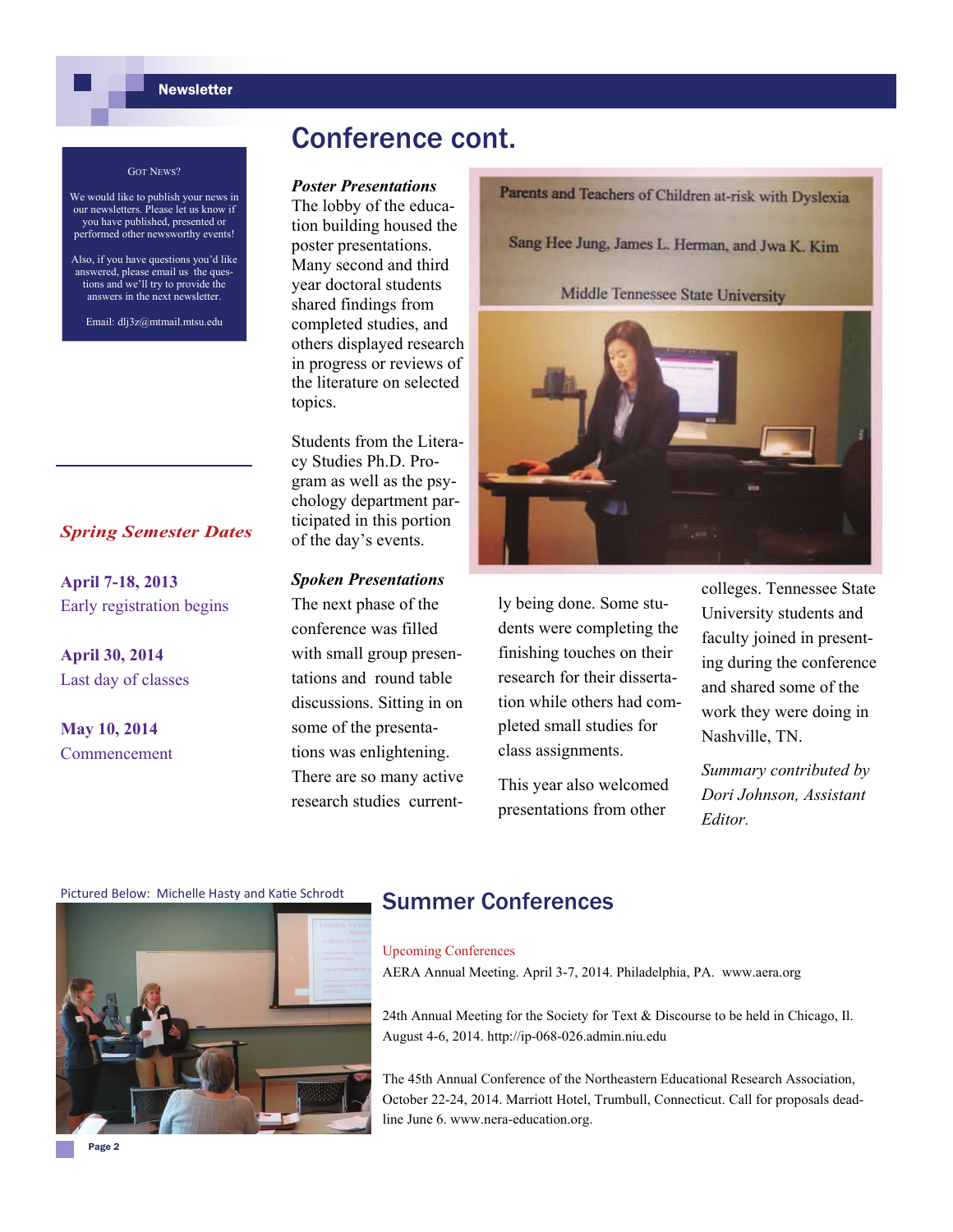# Conference Presenters

### **Poster Session**

*An Analysis of Secondary Vocabulary Intervention Programs*; Skae, Clark, Pickens & Jung

*An Analysis and Comparison of Read Well 1, Language!, and Read Naturally Programs: Effective Components*; Coggins, Wildish & Briggs

*Using The Corpus of Contemporary American English to Develop Morphological Awareness Tasks*; Barnes, Briggs, Coggins, Hays, Kim, Louden, Moon, Phillips, Pickens, Talbert, Wildish, & Blackwell

*The Effects of Text Genre on Drawing Inferences*; Barnes, Ritchey, Suryanarayan, & Donaldson

*Rhythm Sensitivity Affects Your Lexical Decision*; Pridmore, Eason, & Magne

*Relationship Between Discourse-Level Prosodic Sensitivity and Reading Skills: An Electrophysiological Investigation*; Brock, Wolf, Eason, & Magne Pictured Below: Danica Booth

### **Session Presentations**

*The Impact of a School-Based Reading Tutoring Program on Students' Reading Processes and Tutors' Self-Perceptions*; Lin

*Connecting the Self-Perception of Middle Grade Learners to Classroom Practices*; Hasty & Schrodt

*Scaffolding Content-Area Vocabulary Instruction for English Learners*; Booth

*The Effects of Single and Dual Coded Multimedia Instructional Methods on Chinese Character Learning;* Wang

*Perception Differences between Parents and Teachers of Children At-Risk of Dyslexia*; Jung

*Examining Measures of Reading Comprehension: Understanding the Relationship of Underlying Skills Among Different Types of At-Risk Readers*; Brasher

*Measuring Pre-Kindergarten Classroom Teachers' Knowledge of State Standards through Professional Development Training*; Thompson

*The Psychometric Analysis of the Elementary Experience Scale and its Predictability of DIBELS Scores – A Pilot Study*; Cornett

*Longitudinal Curriculum Based Measurements of Oral Reading Fluency: An Application of Latent Growth Curve Modeling*; Kim, Elleman, Brooks, &Brooks

*Authentic Reading Redefined: Reading Comprehension Support and Vocabulary Acquisition through Glossed Text*; Cooper

### **Round Table Discussions**

*Literature Review: the Impact of Summer Literacy Programs on the Reading Comprehension of Economically Disadvantaged Students*; Pickens

*Dyslexia: The Phonological Deficit Theory and Implications for Practice*; Milligan

*Comparison Between Independent Component Analysis (ICA) and Second Order Blind Identification (SOBI) using EEG/ERP Data in Literacy*; Moon

*Testlet Response Theory*; Kim

*Reading Intervention for Hispanic Students: A Quantitative Study on the Effects of Read Live Supplemental Reading Program; Parker &* Christian

*'She was hurt cuz she's a girl': Disrupting Notions of Power through Text*; Johnson

*The Differential Impact of Knowledge and Inferential Comprehension Instruction on Textual Understanding and Knowledge Acquisition of Skilled and Less Skilled Readers;* Talbert, Barnes, Clark, Marshall, Kim, & Schrodt



Pictured Right: Jennifer Cooper Content-Area Vocabulary Instruction **If Single and Dual Coded Multimedi**